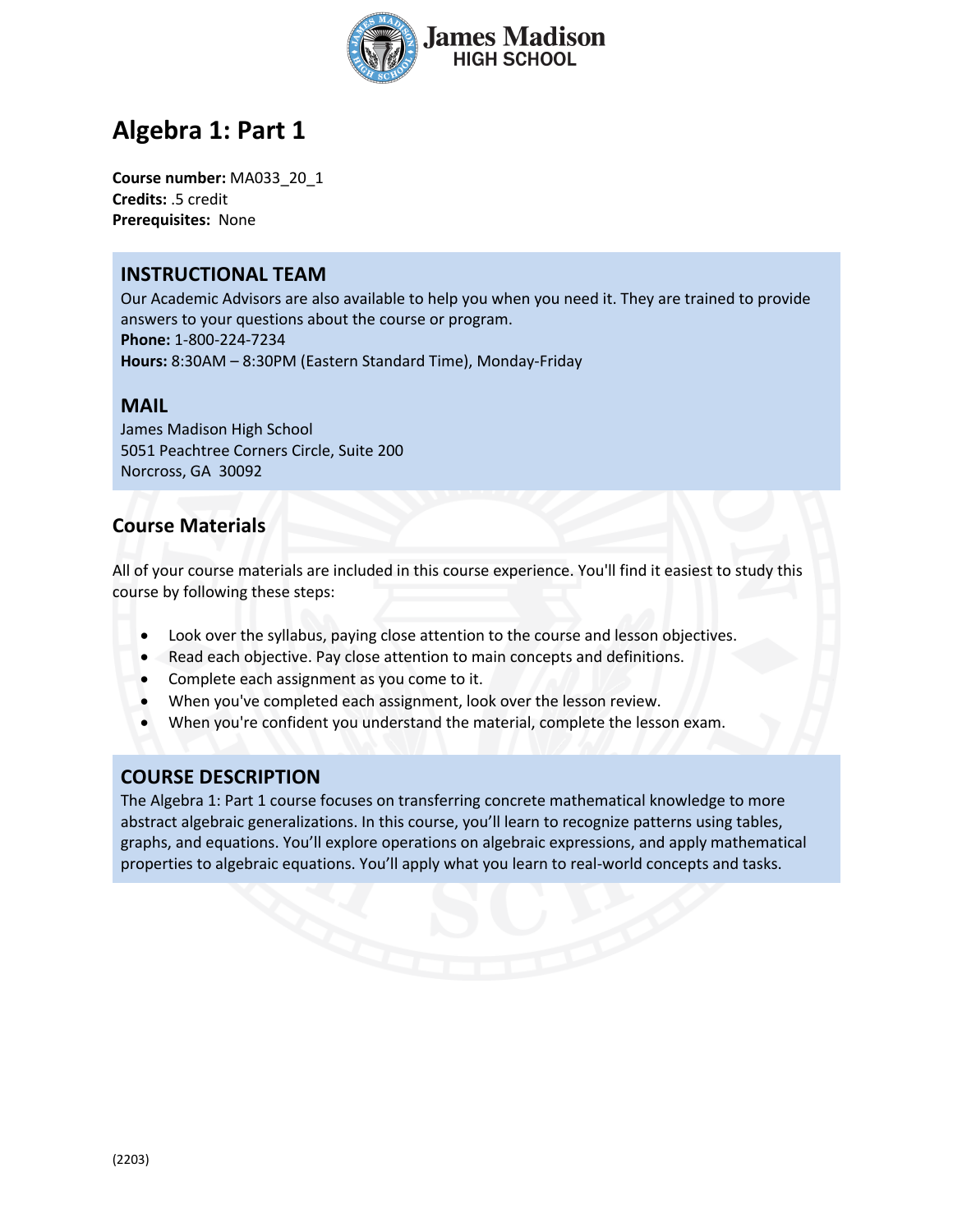

# **LEARNING OBJECTIVES**

After completing Algebra 1: Part 1, students will be able to:

- Use rational numbers (fractions, decimals, and integers) to represent real-world contexts
- Solve linear equations
- Solve inequalities
- Write and graph linear equations
- Graph functions

| <b>LESSONS</b>      | <b>TOPICS</b>                         |
|---------------------|---------------------------------------|
| Lesson 1:           | Number System                         |
| Lesson 2:           | Working with Equations                |
| Lesson 3:           | Solving Linear Inequalities           |
| Lesson 4:           | <b>Functions and Linear Equations</b> |
| Lesson 5:           | <b>Graphs of Functions</b>            |
| <b>Graded Exam:</b> | <b>Final Graded Exam</b>              |
|                     |                                       |

#### **GRADING**

The following point totals correspond to the following grades:

| 100-90   | A  |
|----------|----|
| 89-80    | B. |
| 79-70    | C  |
| 65-69    | D  |
| Below 65 | F  |

**James Madison High School allows 2 attempts on exams. If a student is not satisfied with his/her score on the 1st attempt, an exam may be resubmitted. The 2nd attempt is not required as long as the final course average is above 65%. The higher of the 2 attempts will be the score that counts towards the final average.** 

**Exams are timed and once you begin an exam, the timer runs continuously, even if you leave the course. Refer to the exam instructions for the time limit (in most cases 3 hours), but the time limit cannot be spread over multiple days.**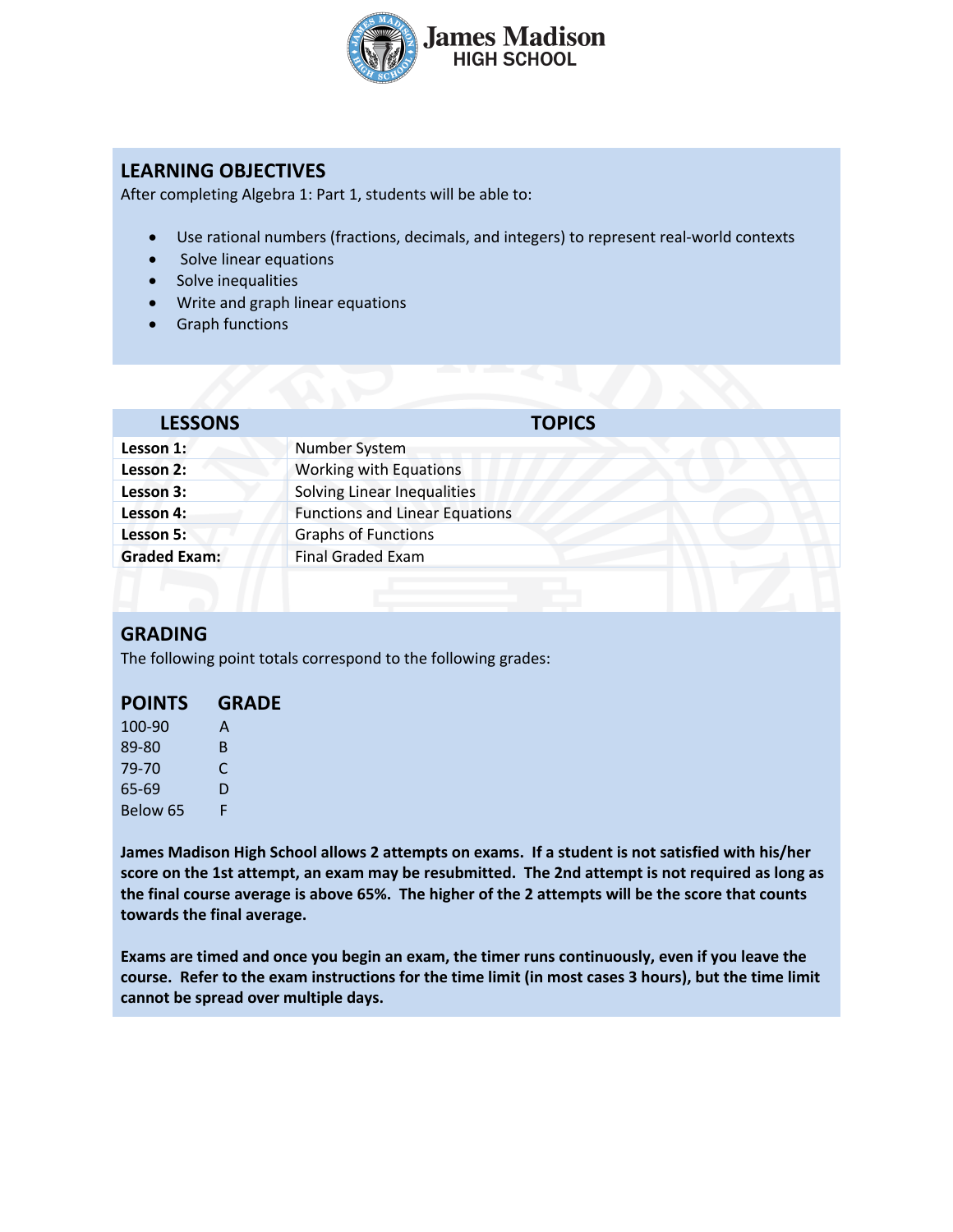

# **GRADE WEIGHT**

| <b>TOPIC</b>                             | <b>ACTIVITY</b> | <b>PERCENTAGE</b> |
|------------------------------------------|-----------------|-------------------|
| Lesson 1: Number System                  | Quiz            | 15%               |
| Lesson 2: Working with Equations         | Quiz            | 15%               |
| Lesson 3: Solving Linear Inequalities    | Quiz            | 15%               |
| Lesson 4: Functions and Linear Equations | Quiz            | 15%               |
| Lesson 5: Graphs of Functions            | Quiz            | 15%               |
| <b>Graded Exam: Final Graded Exam</b>    | Assignment      | 25%               |

# **ACADEMIC AND COURSE POLICIES**

Please see the Academic Policies section in the James Madison High School Catalog for information on Course policies, including the Exam/Assignment Retake Policy, Grading Policy, Academic Honesty Policy, and Student Conduct Policy.

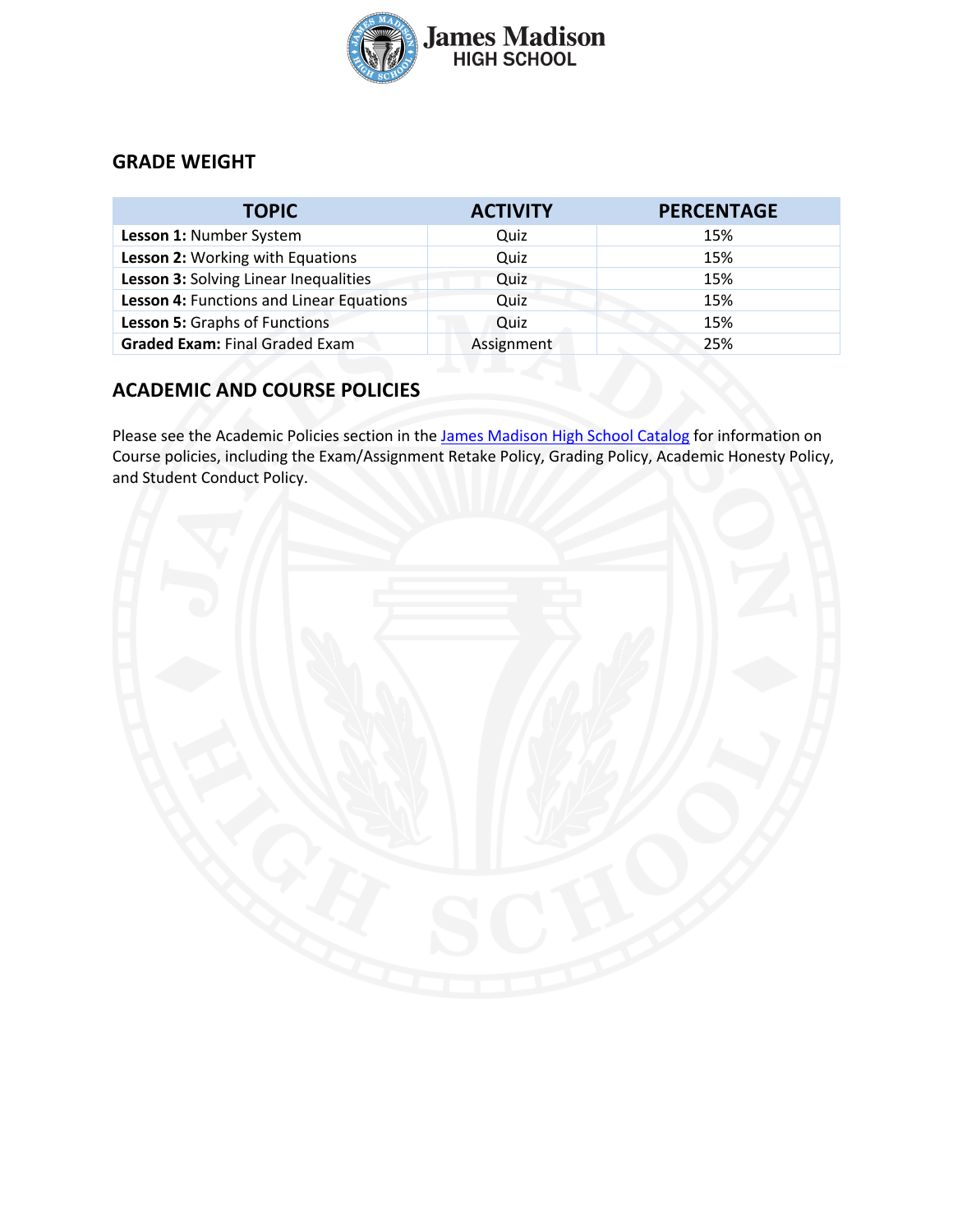

# **Algebra 1: Part 2**

**Course number:** MA034\_20\_1 **Credits:** .5 credit **Prerequisites:** None

#### **INSTRUCTIONAL TEAM**

Our Academic Advisors are also available to help you when you need it. They are trained to provide answers to your questions about the course or program. **Phone:** 1-800-224-7234 **Hours:** 8:30AM – 8:30PM (Eastern Standard Time), Monday-Friday

#### **MAIL**

James Madison High School 5051 Peachtree Corners Circle, Suite 200 Norcross, GA 30092

# **Course Materials**

All of your course materials are included in this course experience. You'll find it easiest to study this course by following these steps:

- Look over the syllabus, paying close attention to the course and lesson objectives.
- Read each objective. Pay close attention to main concepts and definitions.
- Complete each assignment as you come to it.
- When you've completed each assignment, look over the lesson review.
- When you're confident you understand the material, complete the lesson exam.

# **COURSE DESCRIPTION**

The Algebra 1: Part 2 course focuses on transferring concrete mathematical knowledge to more abstract algebraic generalizations. In this course, you'll solve problems using equations, graphs, and tables to investigate linear, exponential, and quadratic relationships. You'll apply what you learn to real-world concepts and tasks.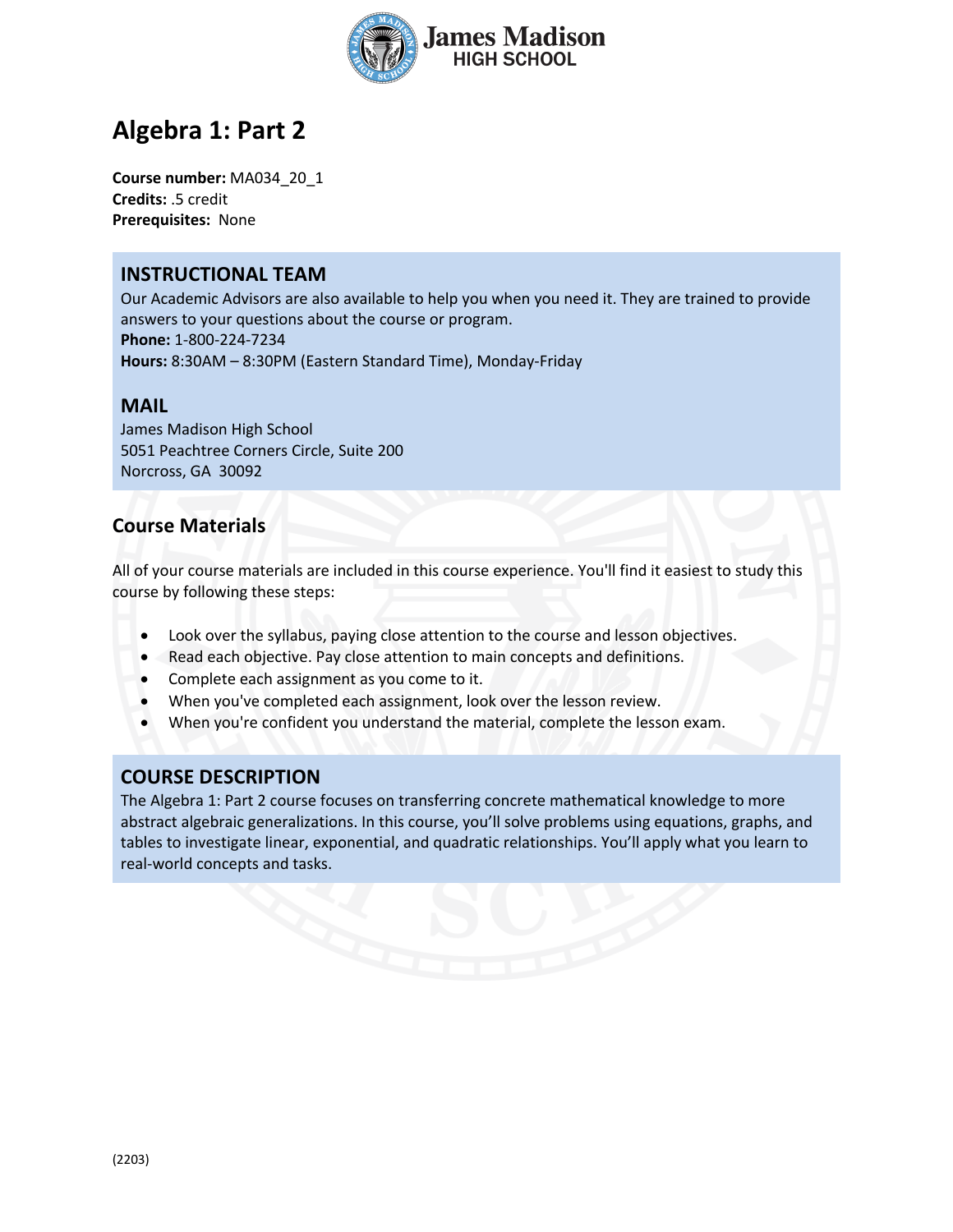

# **LEARNING OBJECTIVES**

After completing Algebra 1: Part 2, students will be able to:

- Solve systems of linear equations
- Solve exponential functions and sequences
- Multiply and factor polynomials
- Graph quadratic functions
- Solve quadratic equations

| <b>LESSONS</b>      | <b>TOPICS</b>                              |  |
|---------------------|--------------------------------------------|--|
| Lesson 6:           | Solving Systems of Linear Equations        |  |
| Lesson 7:           | <b>Exponential Functions and Sequences</b> |  |
| Lesson 8:           | <b>Polynomial Equations and Factoring</b>  |  |
| Lesson 9:           | <b>Graphing Quadratic Functions</b>        |  |
| Lesson 10:          | <b>Solving Quadratic Equations</b>         |  |
| <b>Graded Exam:</b> | <b>Final Graded Exam</b>                   |  |
|                     |                                            |  |

#### **GRADING**

The following point totals correspond to the following grades:

# **POINTS GRADE**

| 100-90   | A  |
|----------|----|
| 89-80    | B. |
| 79-70    | C  |
| 65-69    | D  |
| Below 65 | F  |

**James Madison High School allows 2 attempts on exams. If a student is not satisfied with his/her score on the 1st attempt, an exam may be resubmitted. The 2nd attempt is not required as long as the final course average is above 65%. The higher of the 2 attempts will be the score that counts towards the final average.** 

**Exams are timed and once you begin an exam, the timer runs continuously, even if you leave the course. Refer to the exam instructions for the time limit (in most cases 3 hours), but the time limit cannot be spread over multiple days.**